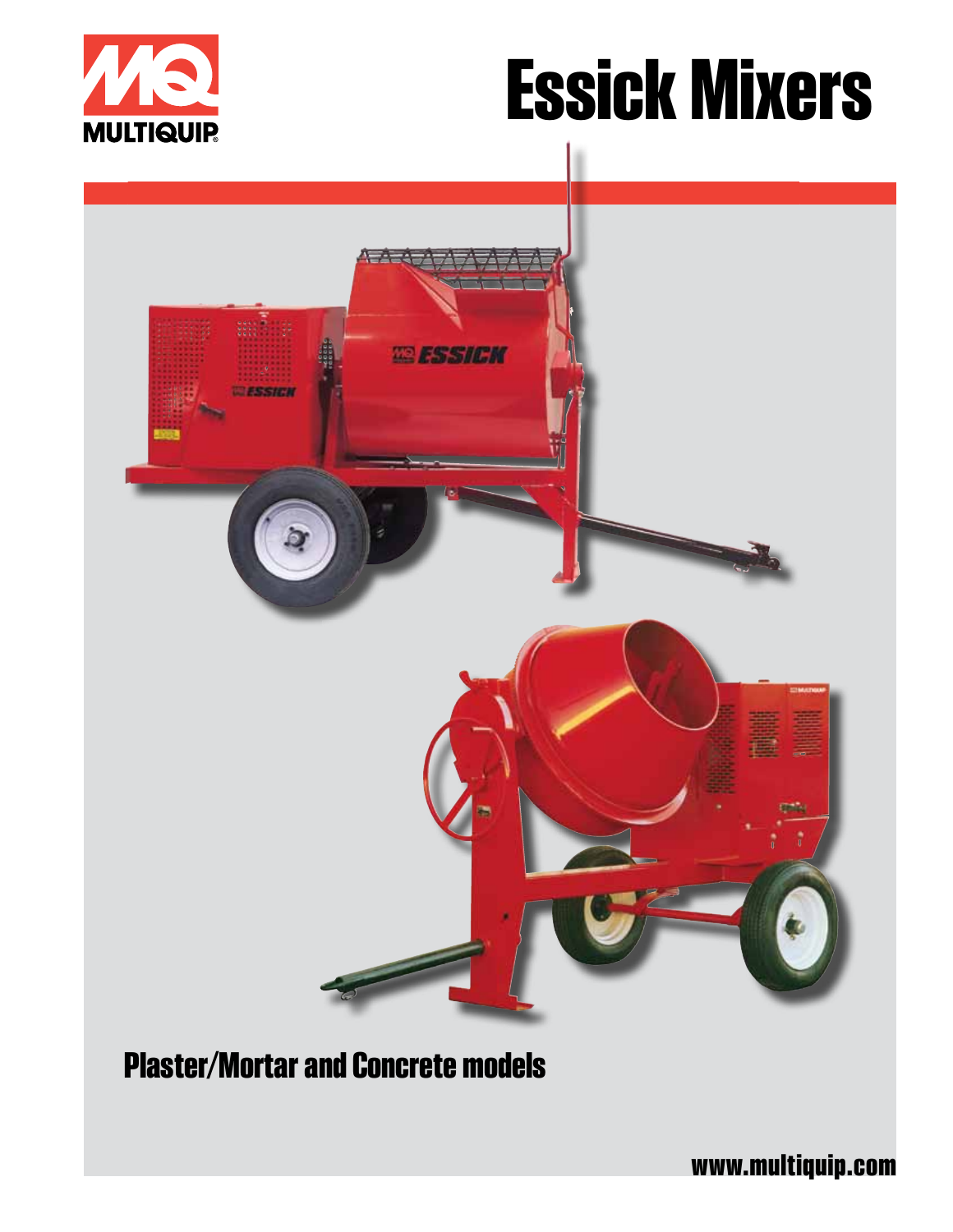

### 12-cu.ft. • Steel Drums

# *"The choice of the professional mason"*

*Professionals prefer Essick mixers. For more than 87 years, Essick has been the leader in quality, innovation and engineering. Our heavy duty mixers are reliable, easy to maintain, and are available in a full range of sizes and engine configurations for almost any application.*

*Available in 7, 9, and 12 cubic foot capacities, with your choice of power materials.*



#### *Essick 12 cubic foot plaster/mortar mixers are available with mechanical drives.*



#### *Mechanical Drive*

Drive gear and multiple disc clutch are immersed in oil and fully protected for long, trouble-free life. Eliminates wear components like V-belts, external gears and pulleys. Allows larger, stiffer mixes.



#### *Innovative seal system*

Graphite seals protect the shaft and bearings from wear. Seals are spring-loaded and self-adjusting. Maintenance free system; no greasing required.

*Model EM120S (12 cu. ft.) — available with mechanical drive.*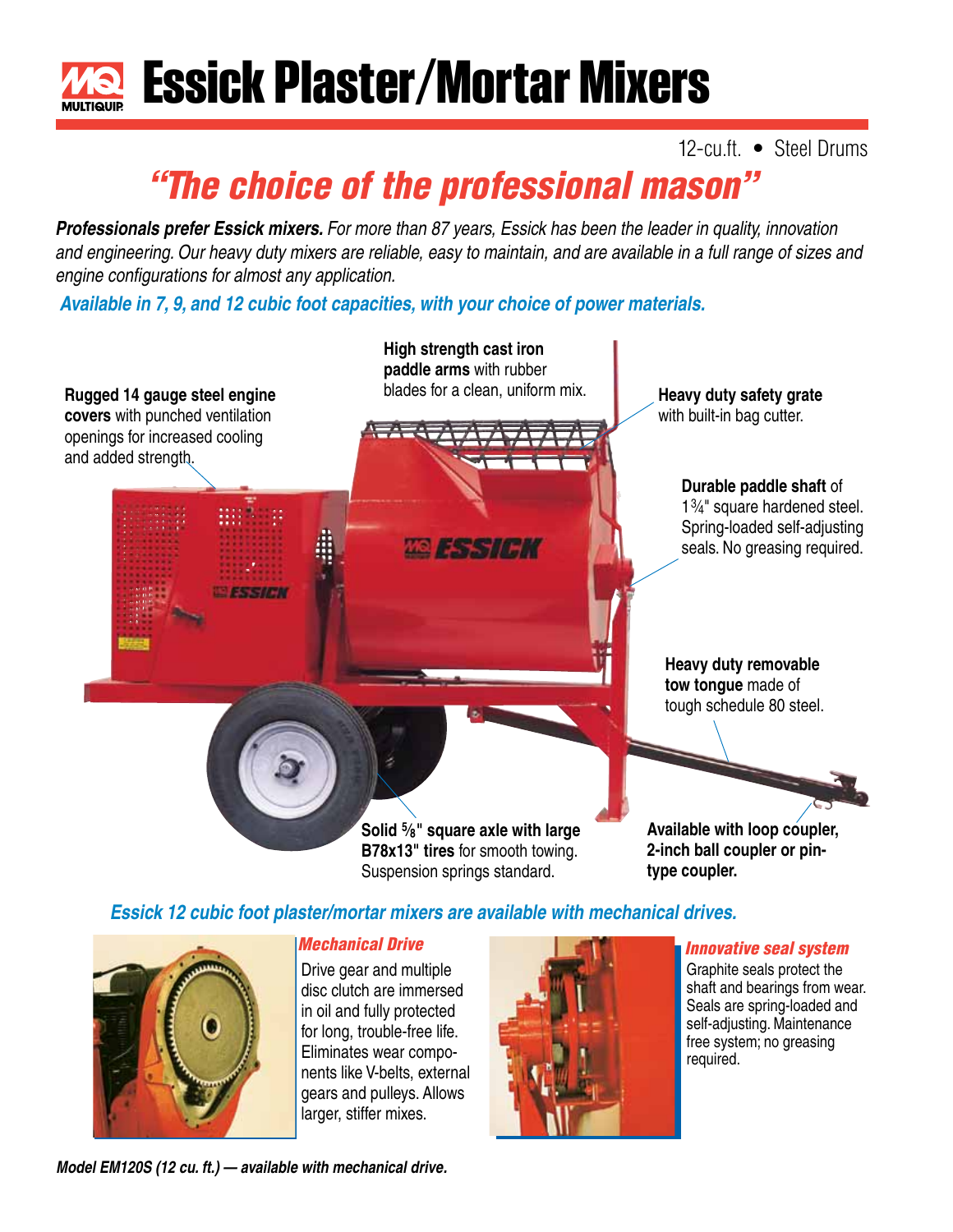

7- and 9-cu.ft. • Steel Drums

# *"The choice of the professional mason"*

*Available in 7, 9, and 12 cubic foot capacities.*

*Essick mixers are the ideal choice for most jobs. Their durable construction, easy maintenance, reliable design and economical price, make it the right choice for the rental industry or contractor.* 

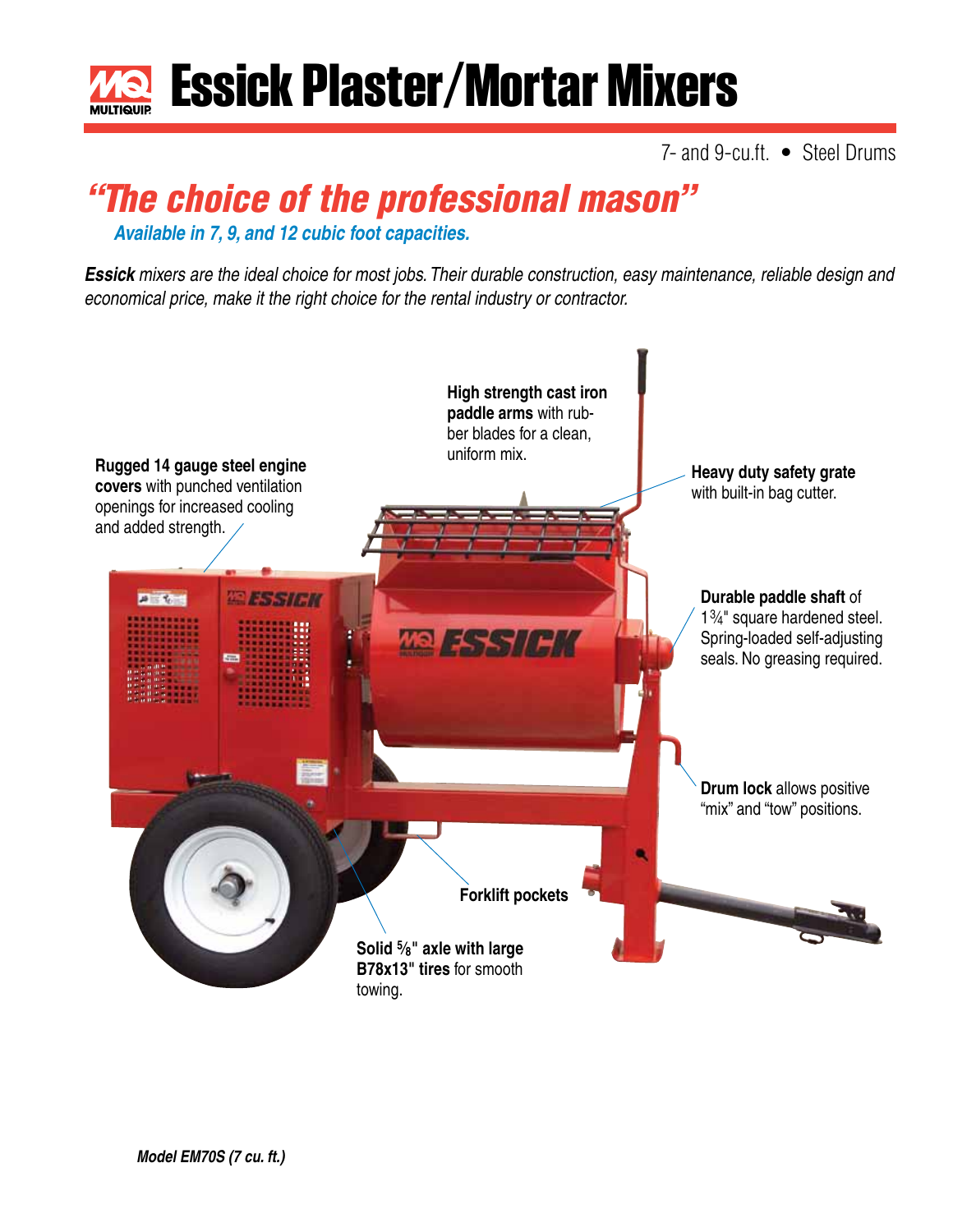

# **Essick Plaster/Mortar Mixers**

### 7-, 9- cu.ft. • Steel Drums



*solid to base, minimizing vibration. The engine sits level — important when checking oil.*

> *Built to last. Heavy duty safety grid with auto-open safety bar. Built-in bag cutter. High strength cast iron paddle arms with rubber blades provide a clean, uniform mix.*

*Wider dump shoot for faster, easier pours.*





*Double V-belt/gear drive. Idler wheel provides easy, positive engagement. Allows larger, heavier mixes. Cast-steel pulleys increase durability.*



*Convenient, easy operating Engine Engagement Lever.*

*Thick tubular steel reinforced frame resists damage, provides superior strength and proper dumping clearance.*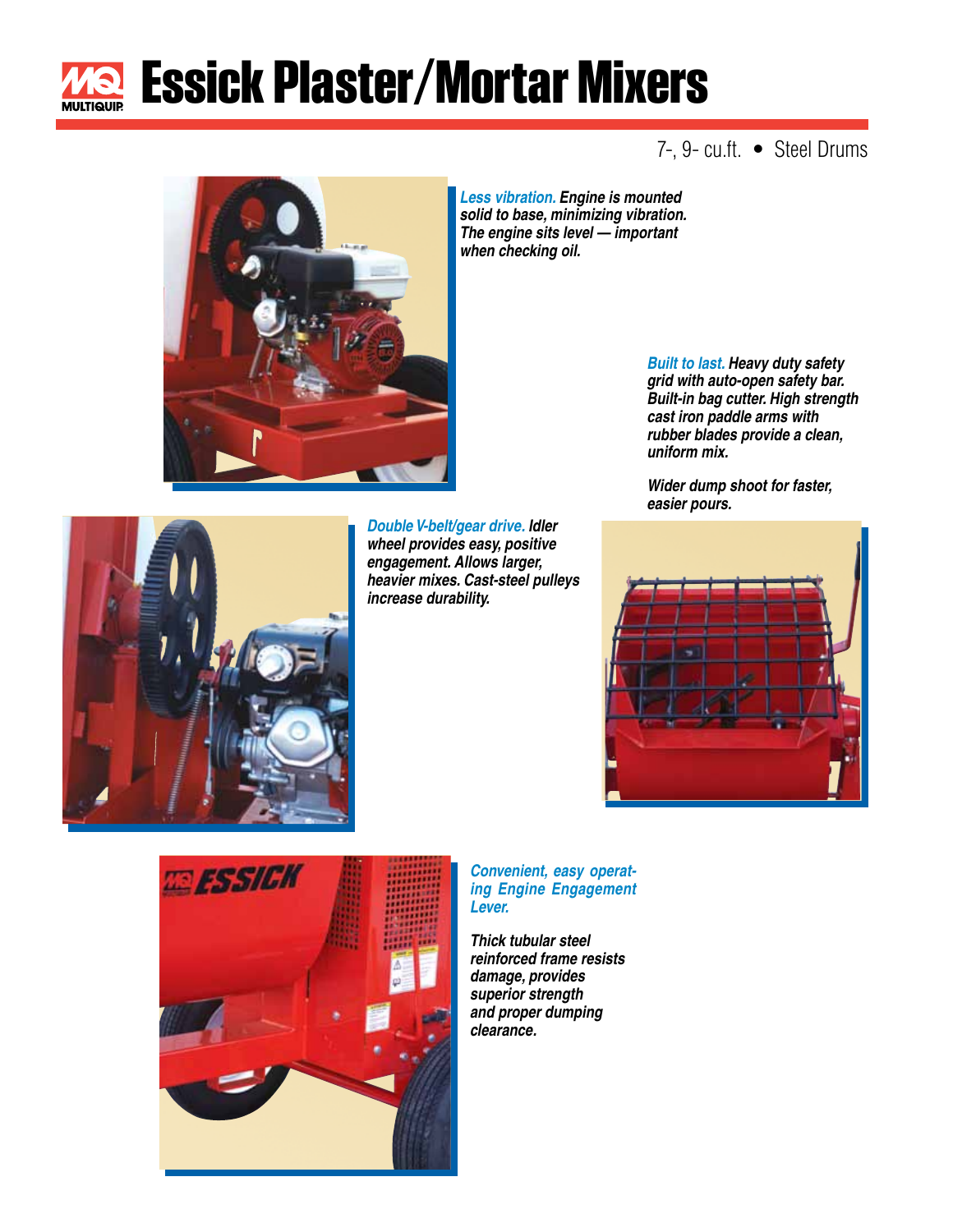

# **Multiquip Concrete Mixers**

4-, 6- and 9-cu.ft. • Steel or Poly Drums

# *"The ultimate in heavy duty concrete mixers."*

*Available in 4, 6, and 9 cubic foot capacities, with your choice of power sources and drum materials.*



smooth towing to your job.

*Model MC94S (9 cu. ft.)*

*\* 4-cubic foot models available with steel drums only.*

*\*\* Axle springs not available on 4-cubic foot models.*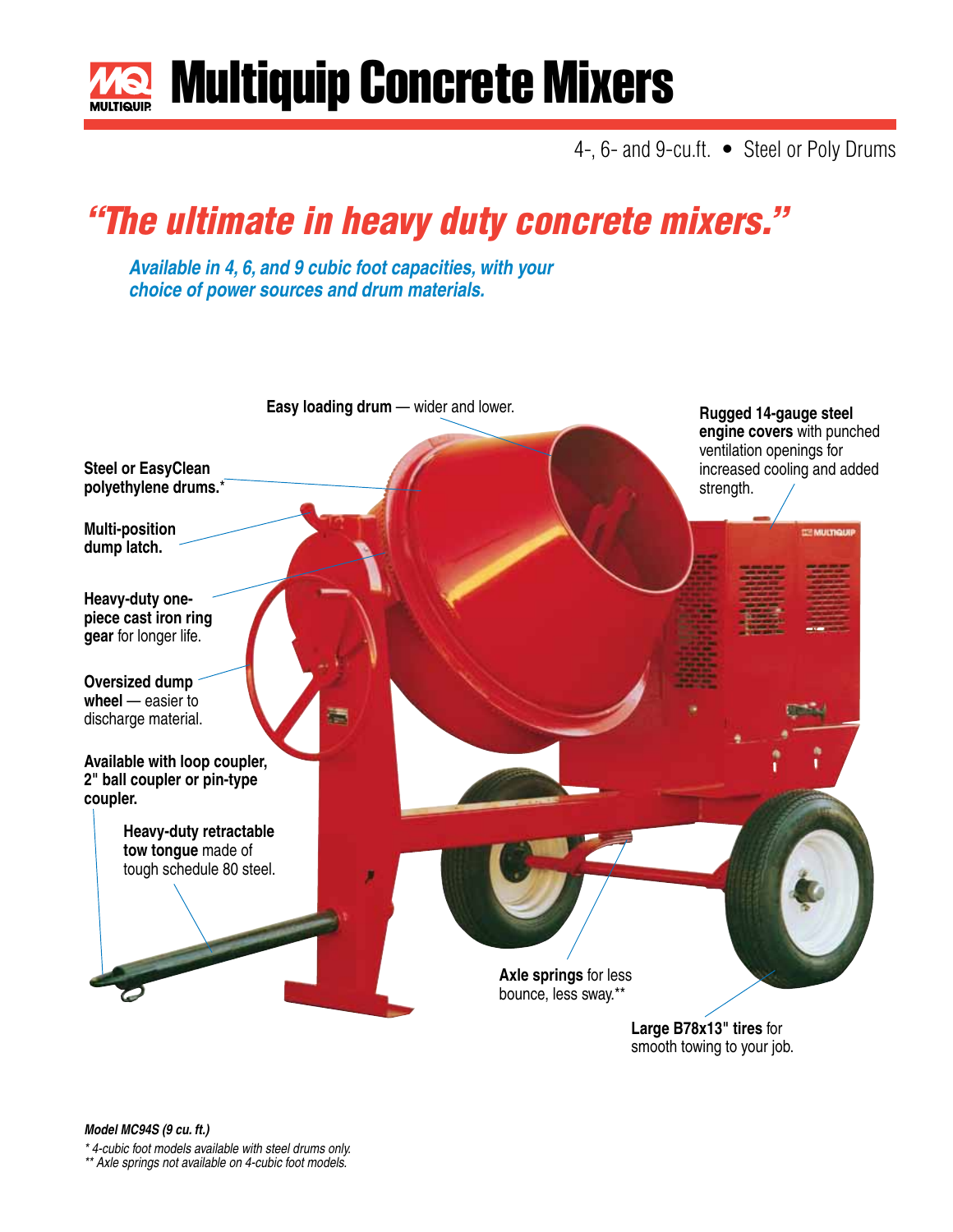# **Multiquip EasyClean™ Mixers**

6- and 9-cu.ft. Concrete Mixers

### *EasyClean makes all the difference...*



*In all standard steel drum mixers, this dried concrete could be a nightmare to clean out...*

> *...but not with an EasyClean mixer! A few taps with a rubber mallet and the dried concrete falls right out!*



*Our innovative EasyClean mixers incorporate polyethylene drums to put an end to clean up problems.*

*If a load of material is allowed to dry in a steel-drum mixer, removing that material may take several hours — and more often than not, drums can be dented or damaged in the process.*

*Our tough polyethylene drums can be cleaned in minutes. A simple tap with a rubber mallet does the job — without dents, rust or cracks!*

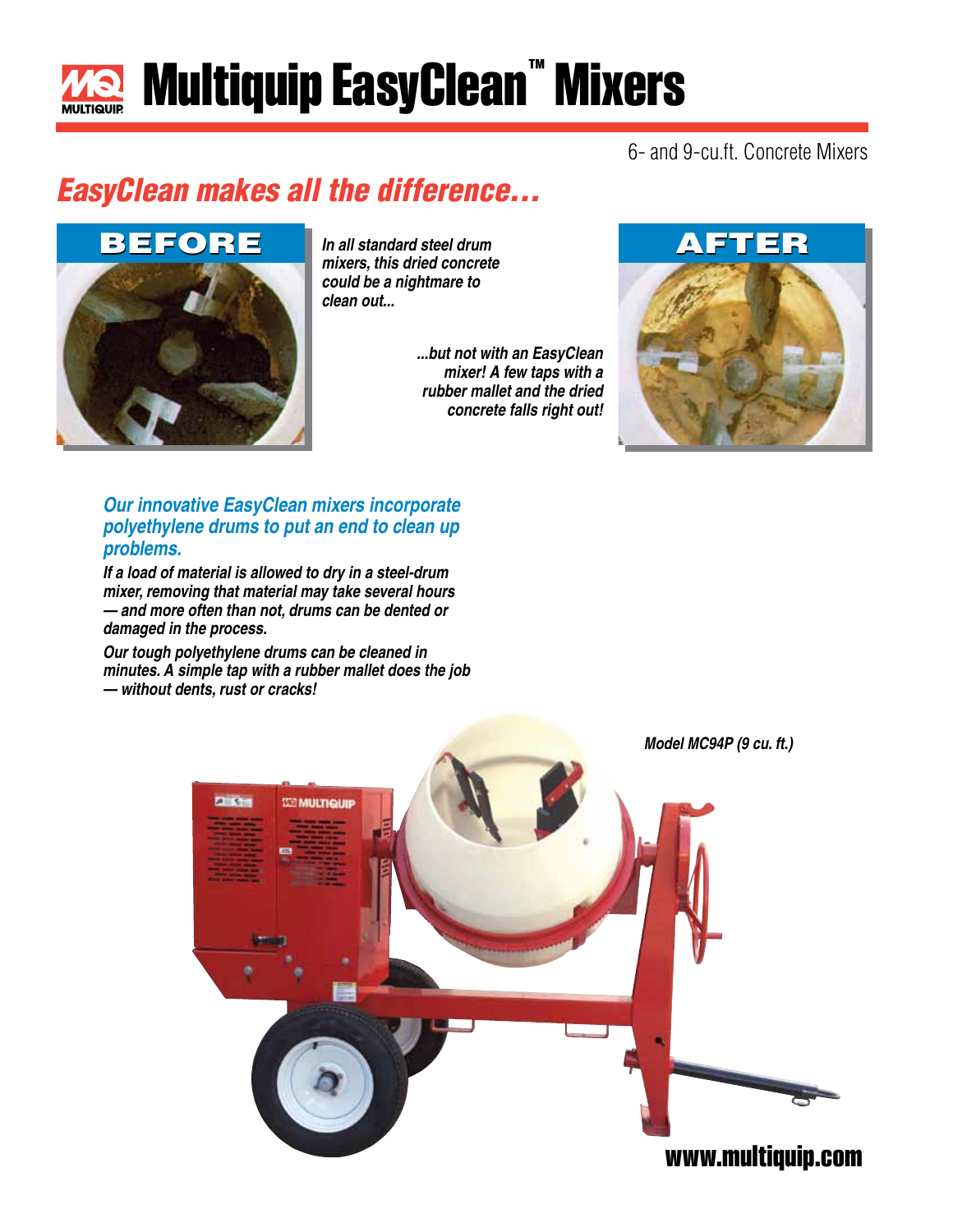# **Mix-N-Go Concrete Mixers**

### **The economical choice for small jobs.**



**The Mix-N-Go Concrete Mixer can mix up to three cubic feet of material, making it ideal for homeowners and small contractors.**

**Available with either a steel or polyethylene drum, the Mix-N-Go is ideal for small footings and bases, binding block and concrete patching. It is available with a gasoline engine or electric motor for operator convenience. It can also be used as a wheelbarrow to transport concrete, debris and other material around the job site.**

**When the job is complete, the compact Mix-N-Go fits neatly into the trunk of a car.**

- **Replaceable blades** bolted to the drum.
- Choice of steel or polyethylene drums.
- **Engine options** Gasoline or ¾ HP, 115 single-phase UL- and CSA-approved electric motor.\*
- **Job site convenience** can use standard household power.
- Mixer stand allows drum to rotate 360 degrees.
- **New on/off switch protection** water-resistant and dust proof.
- **Pneumatic tires.**



Water-resistant, dust-proof on/off switch

Strong ¾ HP brushless motor, UL and CSA approved

Gearbox; gears immersed in oil for long trouble-free life

| <b>Model</b>  | Drum<br><b>Construction</b> | Max. Mixing<br>Capacity* | Engine**                          | Height in.<br>(mm) | Width<br>$in.$ (mm) | Length<br>in. $(mm)$ | <b>Stand</b><br>Weight<br>Ib. (kg) | <b>Dry</b><br>Weiaht<br>lb. (kg) |
|---------------|-----------------------------|--------------------------|-----------------------------------|--------------------|---------------------|----------------------|------------------------------------|----------------------------------|
| <b>MC3SEA</b> | Steel                       | 3.0 cu. ft.              | 34 HP, 115V, 1ø<br>Electric Motor | 34<br>(863.6)      | $23\%$<br>(584.2)   | 48%<br>(1219.2)      | 35<br>(15.9)                       | 138<br>(62.6)                    |
| <b>MC3PEA</b> | Polyethylene                | 3.0 cu. ft.              | 34 HP, 115V, 1ø<br>Electric Motor | 34<br>(863.6)      | $23\%$<br>(584.2)   | 48%<br>(1219.2)      | 35<br>(15.9)                       | 138<br>(62.6)                    |
| <b>MC3SBA</b> | Steel                       | 3.0 cu. ft.              | Briggs & Stratton<br>148cc        | 34<br>(863.6)      | $23\%$<br>(584.2)   | 48%<br>(1219.2)      | 35<br>(15.9)                       | 132<br>(59.9)                    |
| <b>MC3PBA</b> | Polyethylene                | 3.0 cu. ft.              | Briggs & Stratton<br>148cc        | 34<br>(863.6)      | $23\%$<br>(584.2)   | 48%<br>(1219.2)      | 35<br>(15.9)                       | 132<br>(59.9)                    |

Actual mix capacity may vary depending on aggregate size and mix design.

**www.multiquip.com** \*\* Engine power ratings are calculated by the individual engine manufacturer and the rating method may vary among engine manufacturers. Multiquip Inc. and its subsidiary companies makes no claim, representation or warranty as to the power rating of the engine on this equipment and disclaims any responsibility or liability of any kind whatsoever with respect to the accuracy of the engine power rating. Users are advised to consult the engine manufacturer's owners manual and its website for specific information regarding the engine power rating.

### **Mix-N-Go Concrete Mixers — Specifications**